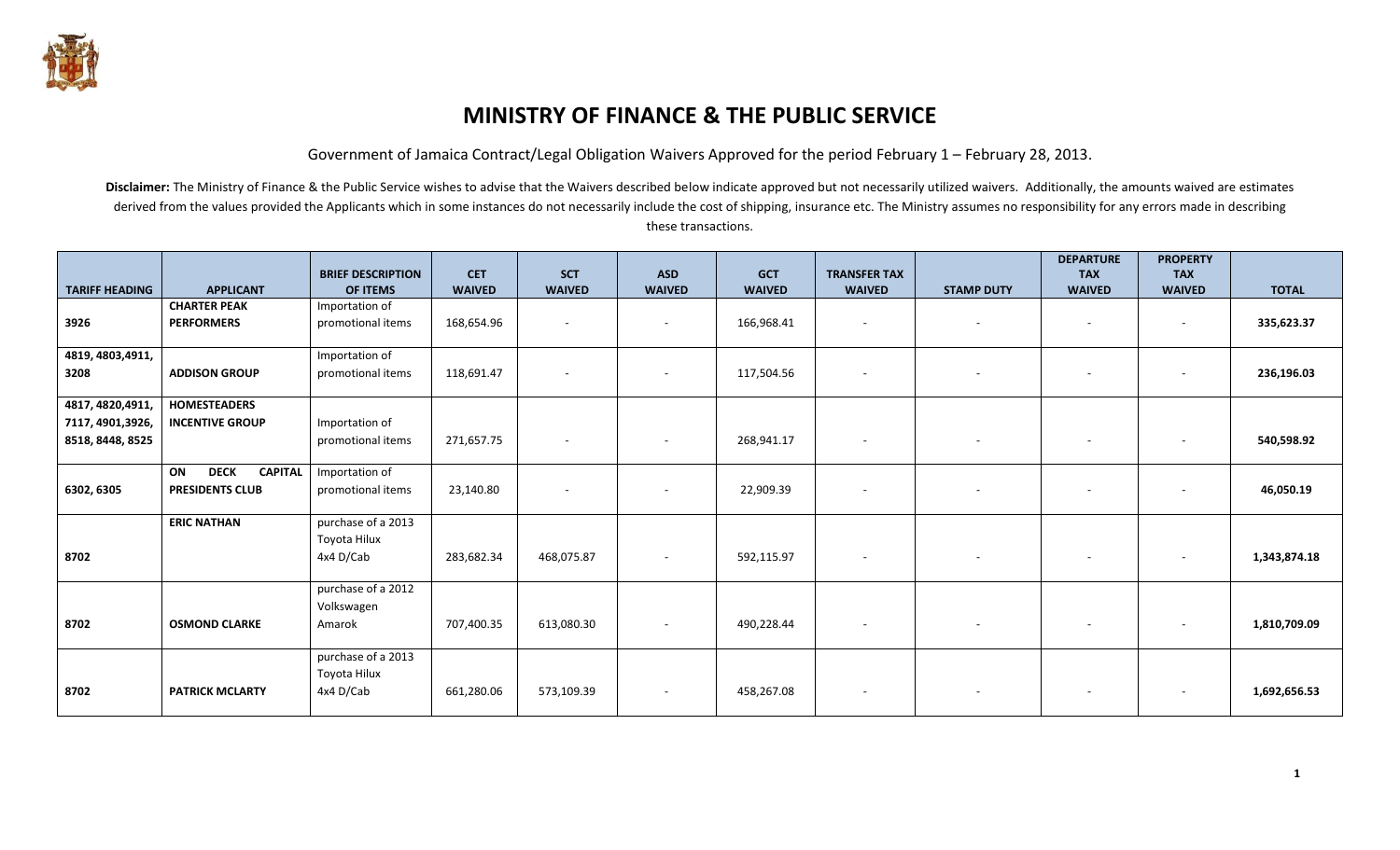

|                       |                           | <b>BRIEF DESCRIPTION</b> | <b>CET</b>    | <b>SCT</b>               | <b>ASD</b>               | <b>GCT</b>               | <b>TRANSFER TAX</b>      |                          | <b>DEPARTURE</b><br><b>TAX</b> | <b>PROPERTY</b><br><b>TAX</b> |              |
|-----------------------|---------------------------|--------------------------|---------------|--------------------------|--------------------------|--------------------------|--------------------------|--------------------------|--------------------------------|-------------------------------|--------------|
| <b>TARIFF HEADING</b> | <b>APPLICANT</b>          | OF ITEMS                 | <b>WAIVED</b> | <b>WAIVED</b>            | <b>WAIVED</b>            | <b>WAIVED</b>            | <b>WAIVED</b>            | <b>STAMP DUTY</b>        | <b>WAIVED</b>                  | <b>WAIVED</b>                 | <b>TOTAL</b> |
|                       | <b>BRIAN BUDDAN</b>       | purchase of a 2012       |               |                          |                          |                          |                          |                          |                                |                               |              |
|                       |                           | Nissan Navara            |               |                          |                          |                          |                          |                          |                                |                               |              |
| 8702                  |                           | D/Cab                    | 662,354.65    | 574,040.70               | $\overline{\phantom{a}}$ | 459,011.77               | $\sim$                   | $\overline{\phantom{a}}$ |                                | $\sim$                        | 1,695,407.12 |
|                       | <b>CARLTON MEYLER</b>     | purchase of a 2012       |               |                          |                          |                          |                          |                          |                                |                               |              |
|                       |                           | Nissan Navara            |               |                          |                          |                          |                          |                          |                                |                               |              |
| 8702                  |                           | D/Cab                    | 644,638.42    | 558,686.63               | $\overline{\phantom{a}}$ | 446,734.43               | $\sim$                   | $\overline{\phantom{a}}$ |                                |                               | 1,650,059.48 |
|                       |                           | purchase of a 2003       |               |                          |                          |                          |                          |                          |                                |                               |              |
| 8702                  | <b>LLOYD SHERMAN</b>      | Isuzu Elf Truck          | 205,043.58    | 112,773.96               | $\overline{\phantom{a}}$ | 356,929.61               |                          |                          |                                | $\sim$                        | 674,747.15   |
|                       |                           | purchase of a 2013       |               |                          |                          |                          |                          |                          |                                |                               |              |
|                       |                           | Volkswagen               |               |                          |                          |                          |                          |                          |                                |                               |              |
| 8702                  | <b>DESMOND LAWSON</b>     | Amarok                   | 836,060.84    | 362,293.03               | $\overline{\phantom{a}}$ | 519,611.81               | $\overline{\phantom{a}}$ | $\sim$                   |                                | $\sim$                        | 1,717,965.68 |
|                       | <b>SPECTRUM</b>           | purchase of radio        |               |                          |                          |                          |                          |                          |                                |                               |              |
|                       | <b>MANAGEMENT</b>         | monitoring               |               |                          |                          |                          |                          |                          |                                |                               |              |
| 8529, 9030, 9406      | <b>AUTHORITY</b>          | equipment                | $\sim$        | $\overline{\phantom{a}}$ | $\sim$                   | 8,593,184.75             | $\overline{\phantom{a}}$ | $\sim$                   |                                | $\sim$                        | 8,593,184.75 |
|                       |                           | purchase of laptop       |               |                          |                          |                          |                          |                          |                                |                               |              |
|                       |                           | computers, storage       |               |                          |                          |                          |                          |                          |                                |                               |              |
|                       | <b>E-LEARNING JAMAICA</b> | carts                    |               |                          |                          |                          |                          |                          |                                |                               |              |
| 8471, 4202, 8517      | <b>COMPANY LIMITED</b>    | and accessories          | 11,481.47     | $\overline{\phantom{a}}$ | $\overline{\phantom{a}}$ | 402,262.63               | $\sim$                   | $\sim$                   |                                | $\overline{\phantom{a}}$      | 413,744.10   |
|                       |                           | purchase of one          |               |                          |                          |                          |                          |                          |                                |                               |              |
|                       |                           | 2013 Toyota Rav 4        |               |                          |                          |                          |                          |                          |                                |                               |              |
|                       | <b>BOWLAS CAR RENTAL</b>  | and one 2013 Nissan      |               |                          |                          |                          |                          |                          |                                |                               |              |
| 8703                  | <b>LIMITED</b>            | Versa                    | 645,614.91    | 387,368.94               | $\overline{\phantom{a}}$ | $\overline{\phantom{a}}$ |                          | $\overline{\phantom{a}}$ |                                |                               | 1,032,983.85 |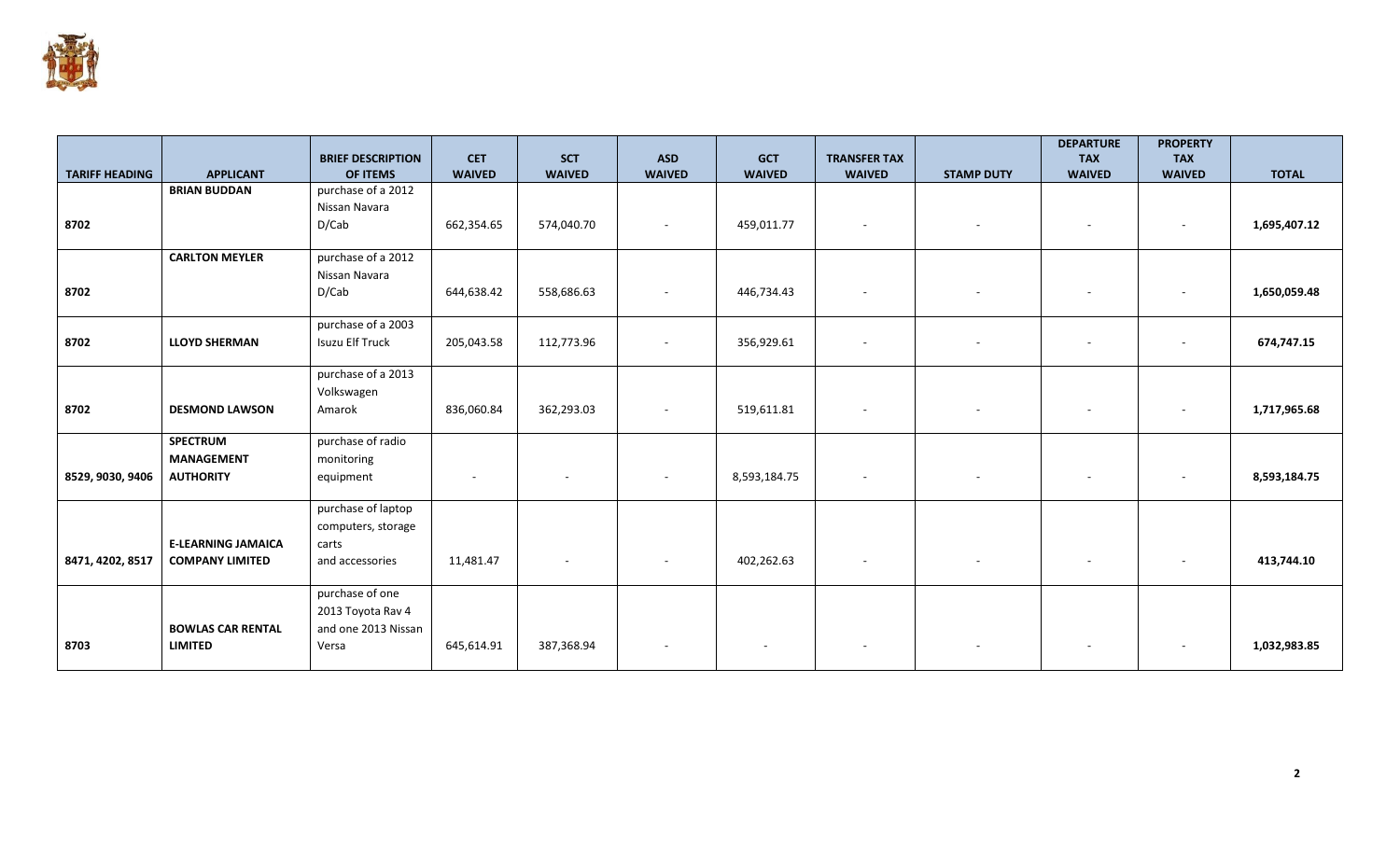

| <b>TARIFF HEADING</b> | <b>APPLICANT</b>                          | <b>BRIEF DESCRIPTION</b><br><b>OF ITEMS</b> | <b>CET</b><br><b>WAIVED</b> | <b>SCT</b><br><b>WAIVED</b> | <b>ASD</b><br><b>WAIVED</b> | <b>GCT</b><br><b>WAIVED</b> | <b>TRANSFER TAX</b><br><b>WAIVED</b> | <b>STAMP DUTY</b> | <b>DEPARTURE</b><br><b>TAX</b><br><b>WAIVED</b> | <b>PROPERTY</b><br><b>TAX</b><br><b>WAIVED</b> | <b>TOTAL</b>  |
|-----------------------|-------------------------------------------|---------------------------------------------|-----------------------------|-----------------------------|-----------------------------|-----------------------------|--------------------------------------|-------------------|-------------------------------------------------|------------------------------------------------|---------------|
| 8703                  | <b>KOSMO CAR RENTAL</b><br><b>LIMITED</b> | purchase of one<br>2013 Toyota Corolla      | 280,482.56                  | 168,289.53                  | $\overline{\phantom{a}}$    | $\sim$                      |                                      | <b>CONTRACTOR</b> |                                                 | $\overline{\phantom{a}}$                       | 448,772.09    |
|                       |                                           | purchase of spare                           |                             |                             |                             |                             |                                      |                   |                                                 |                                                |               |
| 8474, 8466            | <b>CEMEX JAMAICA LIMITED</b>              | parts, Dust<br>Collector and fan            | -                           | $\overline{\phantom{a}}$    | $\overline{\phantom{a}}$    | 6,293,801.57                | $\overline{\phantom{0}}$             | $\sim$            |                                                 |                                                | 6,293,801.57  |
| <b>TOTAL</b>          |                                           |                                             | 5,520,184.16                | 3,817,718.35                |                             | 19,188,471.59               | $\sim$                               | $\sim$            | $\overline{\phantom{a}}$                        |                                                | 28,526,374.10 |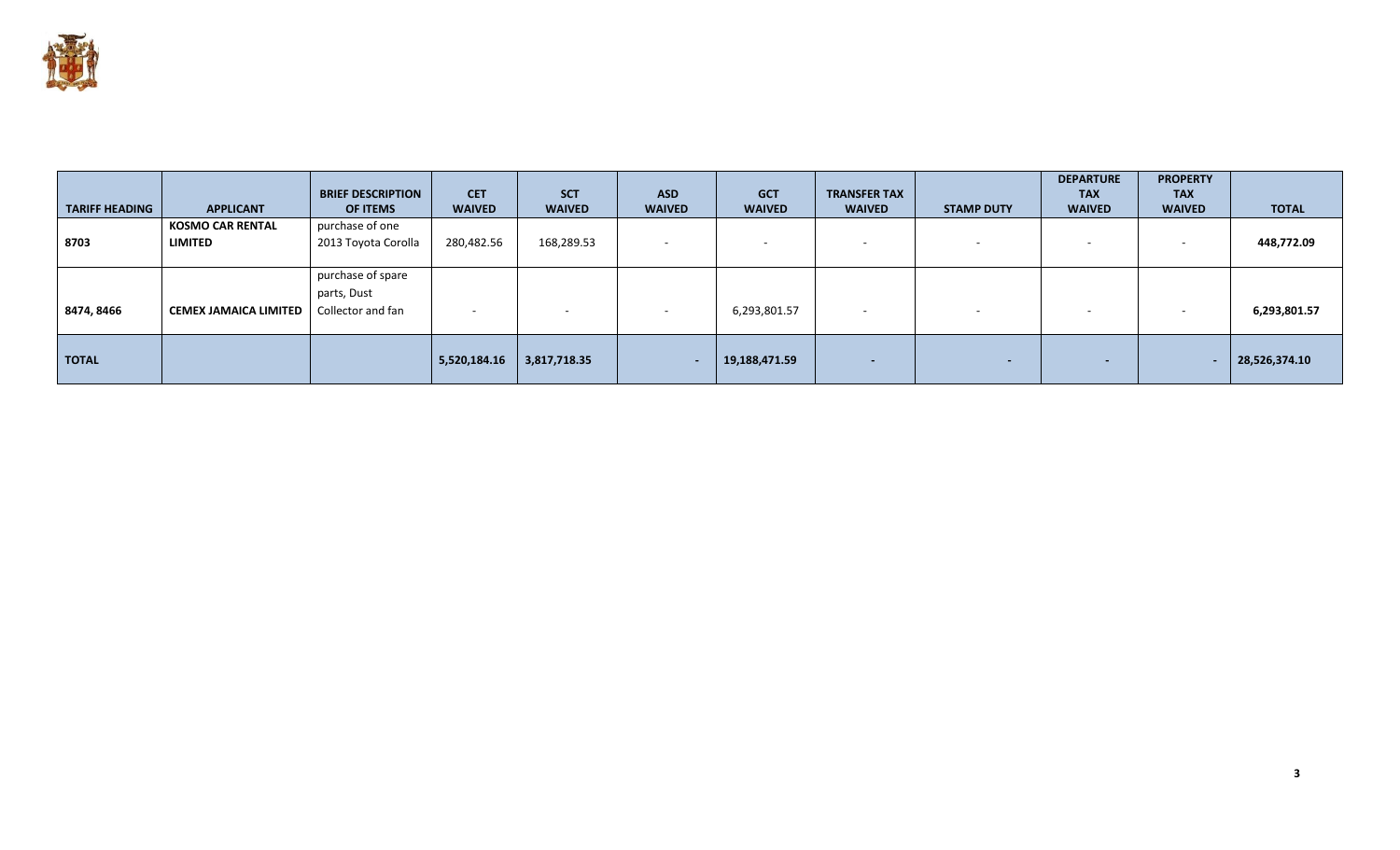

## **Charitable Waivers Approved for the period February 1 – February 28, 2013.**

Disclaimer: The Ministry of Finance & the Public Service wishes to advise that the Waivers described below indicate approved but not necessarily utilized waivers. Additionally, the amounts waived are estimates derived from the values provided the Applicants which in some instances do not necessarily include the cost of shipping, insurance etc. The Ministry assumes no responsibility for any errors made in describing these transactions.

|                       |                                                                                          | <b>BRIEF DESCRIPTION</b>                                     | <b>CET</b>               | <b>SCT</b>               | <b>ASD</b>               | <b>GCT</b>    | <b>TRANSFER TAX</b>      |                          | <b>DEPARTURE</b><br><b>TAX</b> | <b>PROPERTY</b><br><b>TAX</b> |              |
|-----------------------|------------------------------------------------------------------------------------------|--------------------------------------------------------------|--------------------------|--------------------------|--------------------------|---------------|--------------------------|--------------------------|--------------------------------|-------------------------------|--------------|
| <b>TARIFF HEADING</b> | <b>APPLICANT</b>                                                                         | OF ITEMS                                                     | <b>WAIVED</b>            | <b>WAIVED</b>            | <b>WAIVED</b>            | <b>WAIVED</b> | <b>WAIVED</b>            | <b>STAMP DUTY</b>        | <b>WAIVED</b>                  | <b>WAIVED</b>                 | <b>TOTAL</b> |
| 7314 & 8205           | <b>MOUNT ZION PRIMARY</b><br><b>SCHOOL</b>                                               | one crate containing<br>tools and one pallet of<br>fencing   | 14,858.55                | $\overline{\phantom{a}}$ | $\sim$                   | 18,796.07     | $\overline{\phantom{a}}$ | $\overline{\phantom{a}}$ |                                | $\sim$                        | 33,654.62    |
| 8502, 8202, 8515      | <b>MINISTRY OF YOUTH AND</b><br><b>CULTURE FOR CHILD</b><br><b>DEVELOPMENT AGENCY</b>    | tools for housing<br>project                                 | $\overline{\phantom{a}}$ |                          | $\overline{\phantom{a}}$ | 23,871.55     | $\overline{\phantom{a}}$ |                          |                                | $\overline{\phantom{a}}$      | 23,871.55    |
| 8704                  | <b>JAMAICA PROMOTIONS</b><br><b>CORPORATION</b>                                          | one 2009 Toyota Hiace<br>Van                                 | 206,800.00               | 113,740.00               | $\sim$                   | 513,536.10    | $\overline{\phantom{a}}$ | $\overline{\phantom{a}}$ | ٠                              | $\overline{\phantom{a}}$      | 834,076.10   |
| 9898                  | <b>ANGELS FROM HEAVEN</b>                                                                | 13 barrels containing<br>clothing, shoes etc                 | 27,572.16                |                          | $\sim$                   | 26,469.28     | $\overline{\phantom{a}}$ | $\overline{\phantom{a}}$ |                                | $\sim$                        | 54,041.44    |
| 9898                  | <b>DIOCESE OF THE SACRED</b><br><b>HEART SPIRITUAL CHURCH</b><br>OF JESUS CHRIST LIMITED | 2 barrels containing<br>foodstuff,<br>school<br>supplies etc | 11,235.60                |                          | $\sim$                   | 11,123.24     | $\sim$                   |                          |                                | $\overline{\phantom{a}}$      | 22,358.84    |
| 9898                  | <b>GAYLE S.D.A. CHURCH</b>                                                               | 7 barrels containing<br>clothing, shoes                      | 1,685,340.00             | $\overline{\phantom{a}}$ | $\overline{\phantom{a}}$ | 1,668,486.60  | $\overline{\phantom{a}}$ | $\overline{\phantom{a}}$ | ٠                              | $\overline{\phantom{a}}$      | 3,353,826.60 |
|                       | <b>JAMAICA PROTECTED AREAS</b><br><b>TRUST</b>                                           | procurement of goods<br>and services                         |                          | $\overline{\phantom{a}}$ | $\sim$                   | 7,849.05      | $\overline{\phantom{a}}$ | $\overline{\phantom{a}}$ |                                | $\sim$                        | 7,849.05     |
| 8523                  | <b>DEVRICK IVEY</b>                                                                      | <b>CD'S ABOUT GOD AND</b><br>THE BIBLE                       | 375.56                   | $\overline{\phantom{a}}$ | $\overline{\phantom{a}}$ | 371.80        | $\blacksquare$           | $\overline{\phantom{a}}$ |                                | $\blacksquare$                | 747.36       |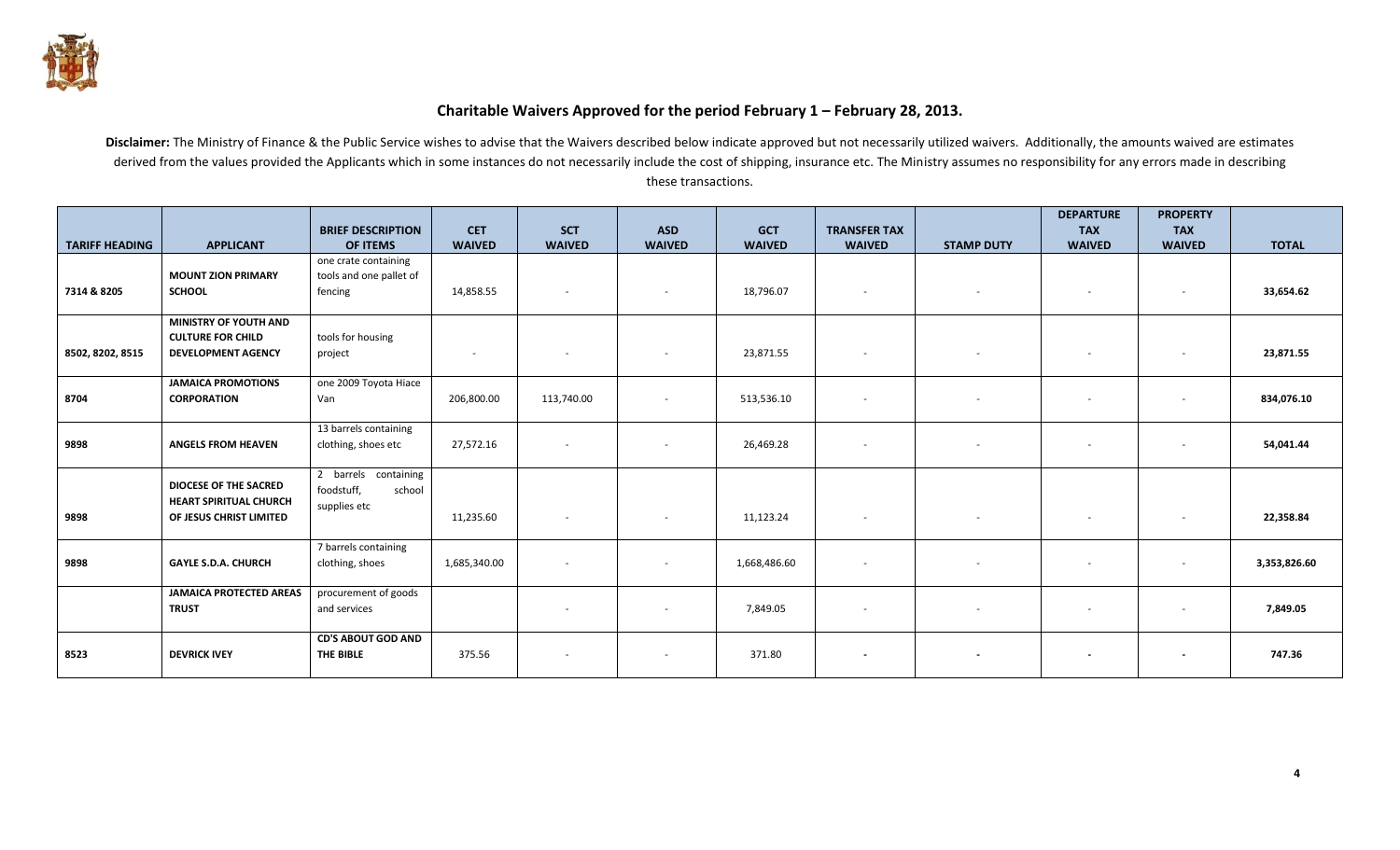

|                       |                                       | <b>BRIEF DESCRIPTION</b>                                                                                                                                                        | <b>CET</b>    | <b>SCT</b>    | <b>ASD</b>               | <b>GCT</b>    | <b>TRANSFER TAX</b> |                   | <b>DEPARTURE</b><br><b>TAX</b> | <b>PROPERTY</b><br><b>TAX</b> |                |
|-----------------------|---------------------------------------|---------------------------------------------------------------------------------------------------------------------------------------------------------------------------------|---------------|---------------|--------------------------|---------------|---------------------|-------------------|--------------------------------|-------------------------------|----------------|
| <b>TARIFF HEADING</b> | <b>APPLICANT</b>                      | OF ITEMS                                                                                                                                                                        | <b>WAIVED</b> | <b>WAIVED</b> | <b>WAIVED</b>            | <b>WAIVED</b> | <b>WAIVED</b>       | <b>STAMP DUTY</b> | <b>WAIVED</b>                  | <b>WAIVED</b>                 | <b>TOTAL</b>   |
|                       | (TRUGREEN PRESIDENT'S                 | <b>PROMOTIONAL</b>                                                                                                                                                              |               |               |                          |               |                     |                   |                                |                               |                |
| 4205                  | CLUB)                                 | <b>ITEMS</b>                                                                                                                                                                    | 203,900.10    |               | $\overline{\phantom{a}}$ | 201,861.10    |                     |                   |                                |                               | 405,761.20     |
| 4911                  | (JIM SUNGLASSES)                      | promotional items                                                                                                                                                               | 498,467.90    | $\sim$        | $\sim$                   | 493,483.22    | ÷.                  | $\sim$            |                                | $\sim$                        | 991,951.12     |
|                       | <b>MOE/GRATEFUL HILL</b>              | 1 popcorn machine,<br>1 pool bounce<br>house, 1 water<br>pump, 1 grill, 1 lawn                                                                                                  |               |               |                          |               |                     |                   |                                |                               |                |
| 8419                  | <b>PRIMARY SCHOOL</b>                 | mower                                                                                                                                                                           | 26,317.20     |               | $\overline{\phantom{a}}$ | 26,054.03     |                     |                   |                                | $\overline{\phantom{a}}$      | 52,371.23      |
| 9010                  | <b>GREGORY PARK CIRCUIT</b><br>OF SDA | motorized screen                                                                                                                                                                | 10,864.53     |               | $\sim$                   | 10,755.89     | $\sim$              | $\sim$            |                                | $\sim$                        | 21,620.42      |
|                       | <b>EAST JAMAICA</b>                   |                                                                                                                                                                                 |               |               |                          |               |                     |                   |                                |                               |                |
|                       | <b>CONFERENCE OF SDA</b>              | one 2013 Toyota                                                                                                                                                                 |               |               |                          |               |                     |                   |                                |                               |                |
| 8703                  | <b>FOR SAMUEL LEWIS</b>               | Rav 4                                                                                                                                                                           | 418,269.96    | 501,923.95    | $\sim$                   | 496,904.71    |                     |                   |                                | $\overline{\phantom{a}}$      | 1,417,098.62   |
|                       | <b>MYC FOR CHILD</b>                  | 80 boxes containing                                                                                                                                                             |               |               |                          |               |                     |                   |                                |                               |                |
| 6104                  | <b>DEVELOPMENT AGENCY</b>             | food, toys etc                                                                                                                                                                  | 83,653.99     |               | $\overline{\phantom{a}}$ | 82,817.45     |                     |                   |                                | $\overline{\phantom{a}}$      | 166,471.44     |
|                       |                                       | importation of food,<br>clothing, linen, foot-<br>wear, medical items,<br>building material,<br>furniture, etc.;<br>importation of rice,<br>canned beans,<br>building material, |               |               |                          |               |                     |                   |                                |                               |                |
|                       | <b>FOOD FOR THE POOR</b>              | furniture etc.                                                                                                                                                                  | 94,815,370.37 | $\sim$        | $\overline{\phantom{a}}$ | 93,867,216.65 |                     |                   |                                | $\sim$                        | 188,682,587.02 |
| <b>TOTAL</b>          |                                       |                                                                                                                                                                                 | 98,003,025.92 | 615,663.95    |                          | 97,449,596.74 |                     | $\sim$            |                                | $\sim$                        | 196,068,286.61 |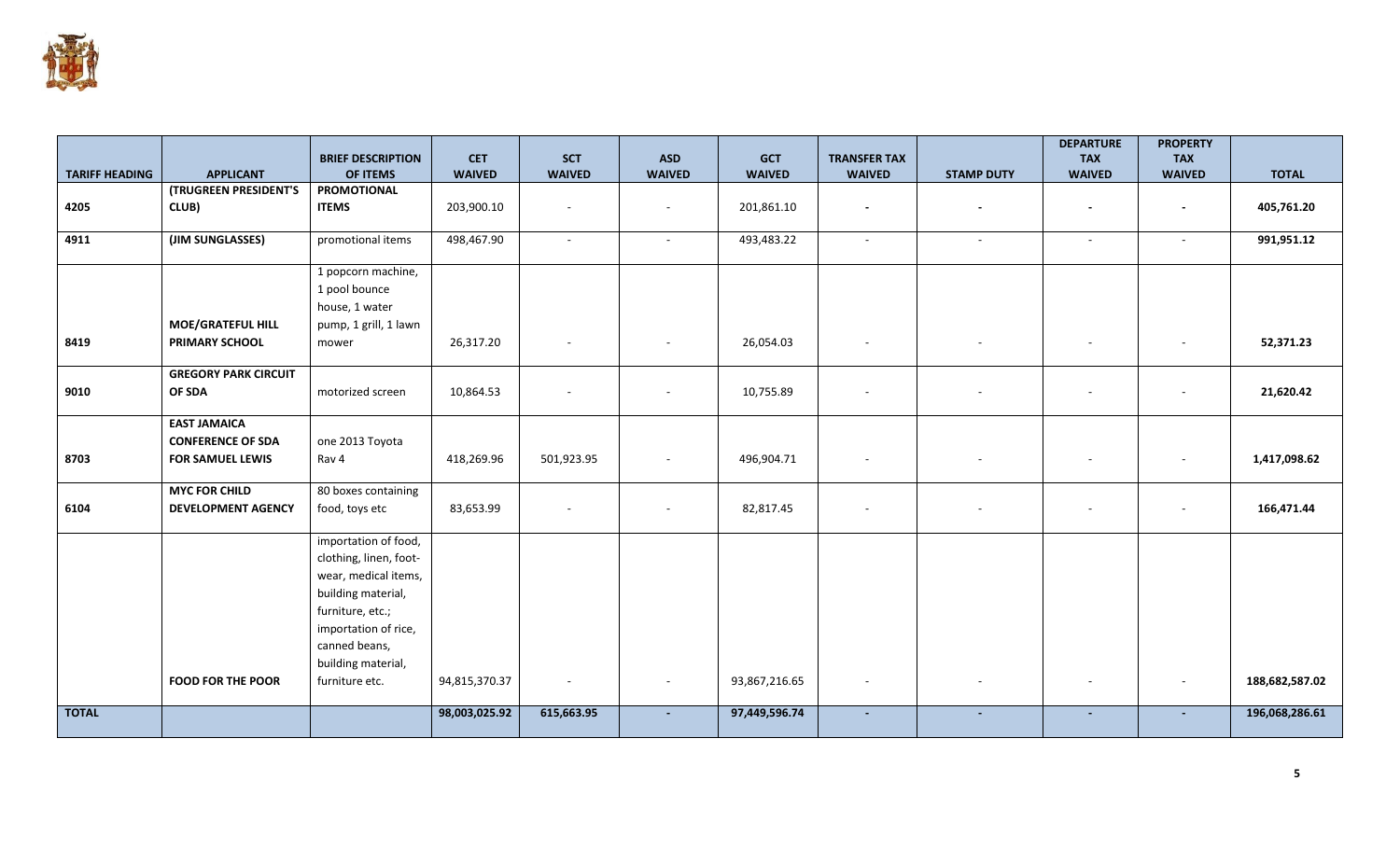

## **De Minismis Waivers Approved for the period February 1 – February 28, 2013.**

Disclaimer: The Ministry of Finance & the Public Service wishes to advise that the Waivers described below indicate approved but not necessarily utilized waivers. Additionally, the amounts waived are estimates derived from the values provided the Applicants which in some instances do not necessarily include the cost of shipping, insurance etc. The Ministry assumes no responsibility for any errors made in describing these transactions.

|                       |                      |                          |               |               |               |                     |                          | <b>DEPARTURE</b>         |                          |              |
|-----------------------|----------------------|--------------------------|---------------|---------------|---------------|---------------------|--------------------------|--------------------------|--------------------------|--------------|
|                       |                      | <b>BRIEF DESCRIPTION</b> | <b>CET</b>    | <b>SCT</b>    | <b>ASD</b>    | <b>TRANSFER TAX</b> | <b>GCT</b>               | <b>TAX</b>               | <b>PROPERTY TAX</b>      |              |
| <b>TARIFF HEADING</b> | <b>APPLICANT</b>     | <b>OF ITEMS</b>          | <b>WAIVED</b> | <b>WAIVED</b> | <b>WAIVED</b> | <b>WAIVED</b>       | <b>WAIVED</b>            | <b>WAIVED</b>            | <b>WAIVED</b>            | <b>TOTAL</b> |
|                       |                      | purchase of one          |               |               |               |                     |                          |                          |                          |              |
| 8703                  | <b>RICHARD SADHI</b> | 2013 Mitsubishi ASX      | 376,897.11    | 452,276.53    |               | 447,753.77          |                          |                          |                          | 1,276,927.41 |
|                       |                      |                          |               |               |               |                     |                          |                          |                          |              |
|                       |                      | purchase of one          |               |               |               |                     |                          |                          |                          |              |
|                       | <b>MAXINE HENRY-</b> | 2013 Mercedes            |               |               |               |                     |                          |                          |                          |              |
| 8703                  | <b>WILSON</b>        | Benz C180                | 631,199.00    | 757,438.80    |               | 708,205.27          |                          |                          |                          | 2,096,843.07 |
|                       |                      |                          |               |               |               |                     |                          |                          |                          |              |
|                       |                      |                          |               |               |               |                     |                          |                          |                          |              |
| <b>TOTAL</b>          |                      |                          | 1,008,096.11  | 1,209,715.33  | $\sim$        | 1,155,959.04        | $\overline{\phantom{a}}$ | $\overline{\phantom{0}}$ | $\overline{\phantom{a}}$ | 3,373,770.48 |
|                       |                      |                          |               |               |               |                     |                          |                          |                          |              |